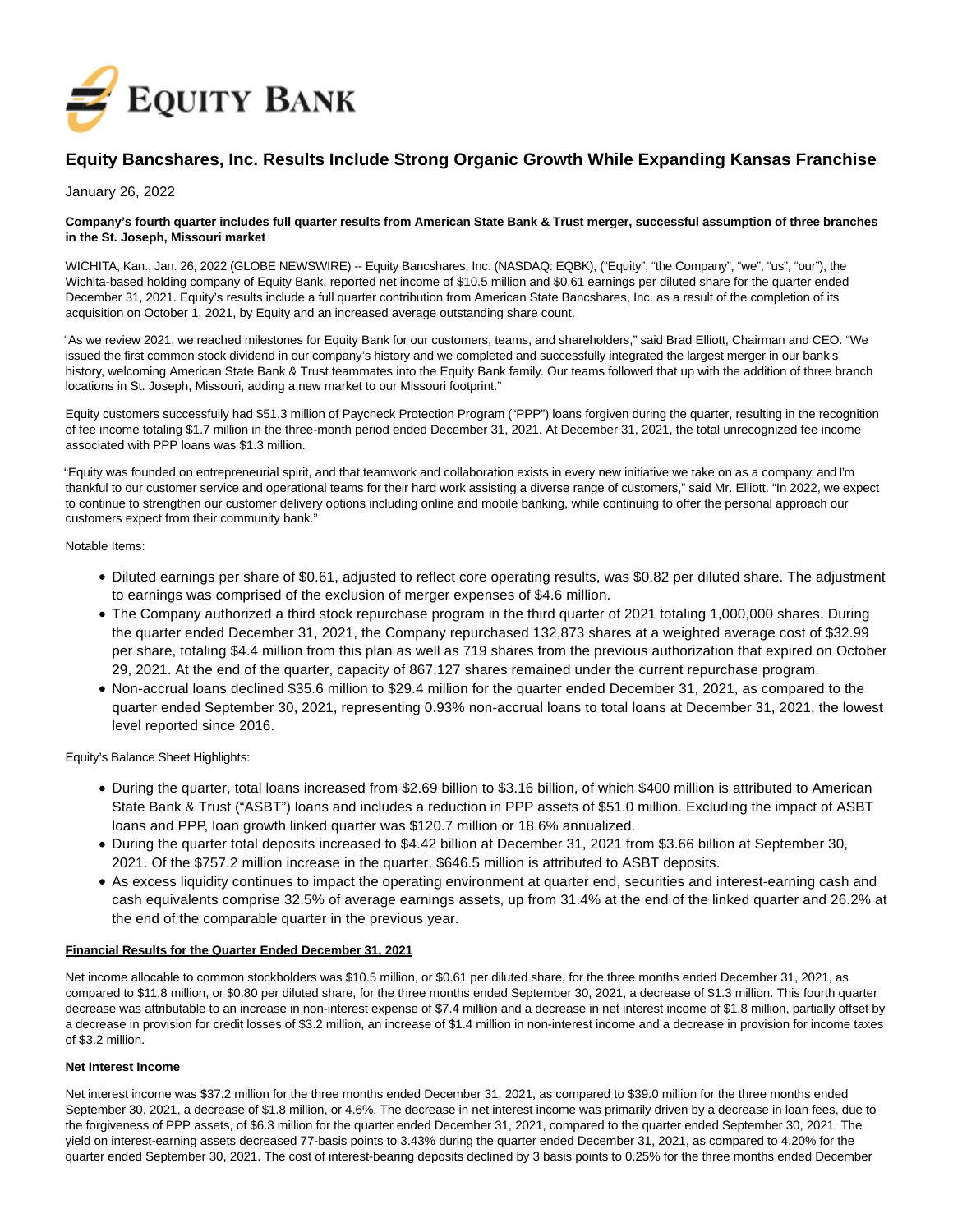#### 31, 2021, from 0.28% in the previous quarter.

#### **Provision for Credit Losses**

During the three months ended December 31, 2021, there was a net release of \$2.1 million in the allowance for credit losses recognized through the provision for credit losses as compared to a provision of \$1.1 million in the allowance for credit losses for the three months ended September 30, 2021. The comparative decrease was primarily driven by a decrease in reserves on specifically assessed assets which was partially offset by improving trends in the Company's loss experience and moderating economic impacts. For the three months ended December 31, 2021, we had net charge-offs of \$7.9 million as compared to \$129 thousand for the three months ended September 30, 2021.

#### **Non-Interest Income**

Total non-interest income was \$9.2 million for the three months ended December 31, 2021, as compared to \$7.8 million for the three months ended September 30, 2021, or an increase of 17.5% quarter over quarter. Other non-interest income was \$2.3 million, an increase of \$1.8 million from the quarter ended September 30, 2021. The increase in other non-interest income was primarily due to the accounting for potential repurchase obligations associated with assets previously purchased through a FDIC assisted transaction. In the third quarter, the Company had identified deterioration of two assets, requiring a reserve and resulting in reduction of income recognition of \$771 thousand. Further, the company had an increase of \$511 thousand of income related to derivative transactions in quarter ending December 31, 2021.

#### **Non-Interest Expense**

Total non-interest expense for the quarter ended December 31, 2021, was \$38.1 million as compared to \$30.7 million for the quarter ended September 30, 2021. The \$7.4 million change is primarily attributed to increases of \$2.7 million in other expenses, \$1.5 million in salaries and employee benefits driven by the increased headcount related to the American State Bank & Trust merger, and \$959 thousand in other real estate owned expense. Included in other expenses is the recognition of \$1.4 million of partnership expense related to tax credit activity the Company engaged in with assets being placed into service in the quarter ending December 31, 2021, and also resulted in credits recognized in reduced tax expense.

### **Asset Quality**

As of December 31, 2021, Equity's allowance for credit losses to total loans was 1.5%, as compared to 2.0% at September 30, 2021. Nonperforming assets were \$66.0 million as of December 31, 2021, or 1.3% of total assets, compared to \$74.3 million at September 30, 2021, or 1.7% of total assets. Non-accrual loans were \$29.4 million at December 31, 2021, as compared to \$65.0 million at September 30, 2021. Total classified assets, including loans rated special mention or worse, other real estate owned and other repossessed assets were \$138.5 million, or 25.4% of regulatory capital, up from \$112.4 million, or 24.3% of regulatory capital as of September 30, 2021. This increase is from classified loans acquired in the ASBT merger, most of which are performing.

During the quarter, non-performing assets decreased by \$8.2 million due to the payoff of a relationship that was previously disclosed in 2019 and contributed to a reversal of allowance for credit losses of \$2.7 million. A separate large credit previously discussed in prior quarters was moved to other repossessed assets and subsequently sold in mid-January. This relationship totaled \$18.7 million and led to a reduction of \$1.3 million in previously recorded specific reserves. The Company had a net release of \$2.1 million to the allowance for credit losses, comprised of a decrease in specific reserves, primarily driven by resolution of previously identified non-performing assets and continued improved historical loss performance, partially offset by the continued uncertainty of economic conditions driven by the COVID-19 pandemic.

### **Regulatory Capital**

The Company's ratio of common equity tier 1 capital to risk-weighted assets was 12.0%, the total capital to risk-weighted assets was 15.9% and the total leverage ratio was 9.0% at December 31, 2021. At December 31, 2020, the Company's common equity tier 1 capital to risk-weighted assets ratio was 12.8%, the total capital to risk-weighted assets ratio was 17.4% and the total leverage ratio was 9.3%.

The Company's subsidiary, Equity Bank, had a ratio of common equity tier 1 capital to risk-weighted assets of 14.1%, a ratio of total capital to risk-weighted assets of 15.3% and a total leverage ratio of 10.1% at December 31, 2021. At December 31, 2020, Equity Bank's ratio of common equity tier 1 capital to risk-weighted assets was 14.5%, the ratio of total capital to risk-weighted assets was 15.7% and the total leverage ratio was 10.1%.

#### **Non-GAAP Financial Measures**

In addition to evaluating the Company's results of operations in accordance with accounting principles generally accepted in the United States of America ("GAAP"), management periodically supplements this evaluation with an analysis of certain non-GAAP financial measures that are intended to provide the reader with additional perspectives on operating results, financial condition and performance trends, while facilitating comparisons with the performance of other financial institutions. Non-GAAP financial measures are not a substitute for GAAP measures, rather, they should be read and used in conjunction with the Company's GAAP financial information.

The efficiency ratio is used as a common measure by banks as a comparable metric to understand the Company's expense structure relative to its total revenue. In other words, for every dollar of total revenue recognized, how much of that dollar is expended. To improve the comparability of the ratio to our peers, non-core items are excluded. To improve transparency and acknowledging that banks are not consistent in their definition of the efficiency ratio, we include our calculation of this non-GAAP measure.

Return on average assets before income tax provision, provision for loan losses and goodwill impairment is a measure that the Company uses to understand fundamental operating performance before these expenses. Used as a ratio relative to average assets, we believe it demonstrates the "core" performance and can be viewed as an alternative measure of how efficiently the Company services its asset base. Used as a ratio relative to average equity, it can function as an alternative measure of the Company's earnings performance in relationship to its equity.

Tangible common equity and related measures are non-GAAP financial measures that exclude the impact of intangible assets, net of deferred taxes, and their related amortization. These financial measures are useful for evaluating the performance of a business consistently, whether acquired or developed internally. Return on average tangible common equity is used by management and readers of our financial statements to understand how efficiently the Company is deploying its common equity. Companies that are able to demonstrate more efficient use of common equity are more likely to be viewed favorably by current and prospective investors.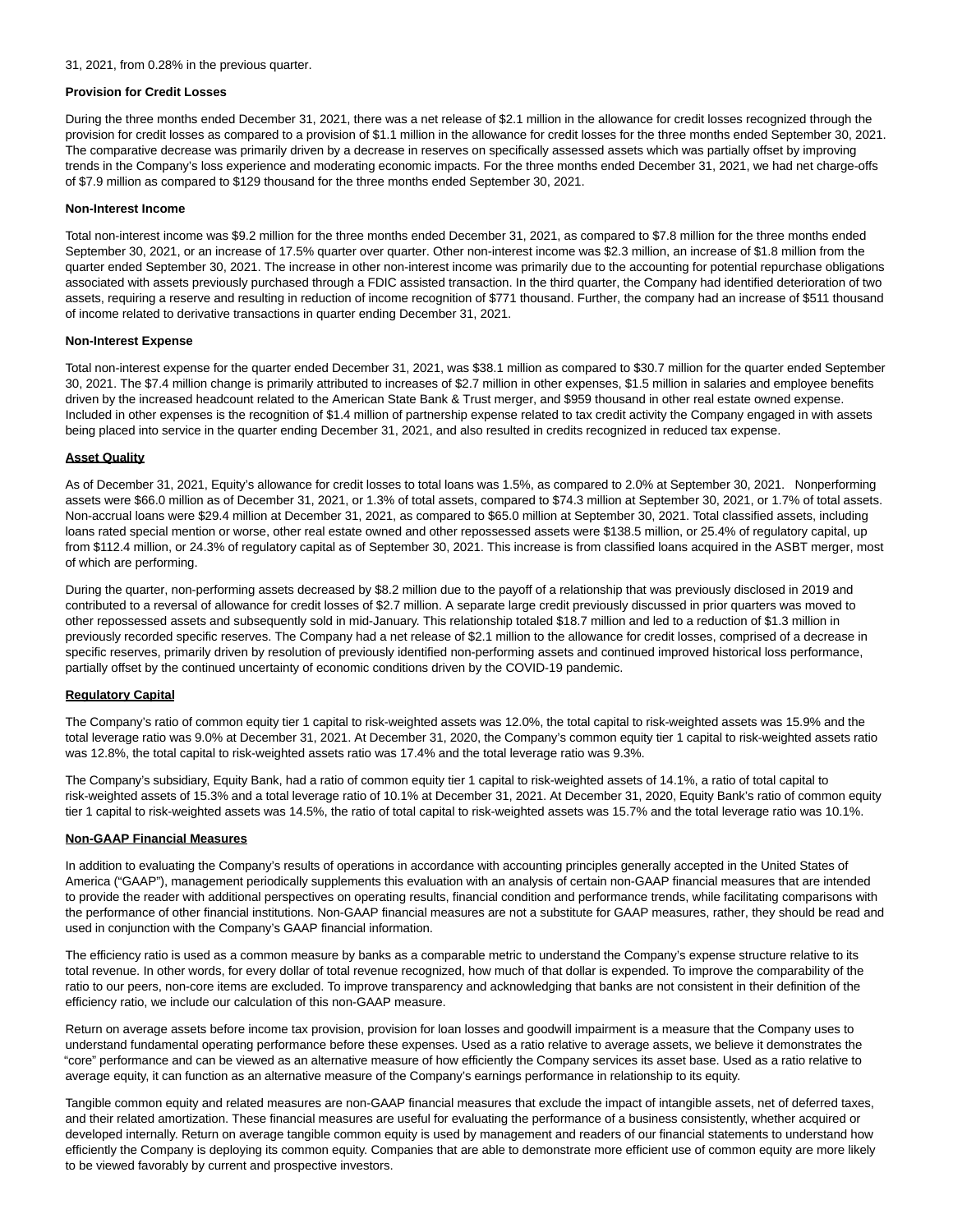The Company believes that disclosing these non-GAAP financial measures is both useful internally and is expected by our investors and analysts in order to understand the overall performance of the Company. Other companies may calculate and define their non-GAAP financial measures and supplemental data differently. A reconciliation of GAAP financial measures to non-GAAP measures and other performance ratios, as adjusted, are included in Table 8 in the following press release tables.

#### **Conference Call and Webcast**

Equity Chairman and Chief Executive Officer, Brad Elliott, and Executive Vice President and Chief Financial Officer, Eric Newell, will hold a conference call and webcast to discuss the 2021 fourth quarter results on Thursday, January 27, 2022, at 10:00 a.m. eastern time, 9:00 a.m. central time.

Investors, news media and other participants should register for the call or audio webcast a[t investor.equitybank.com.](https://www.globenewswire.com/Tracker?data=rIcFhxUtDfh1ZZkc0c5TtTJks-KPuXIuAf1fQHQwdThf6SUaca21aDqjpWiMQK2ei7WGjLkPgTA8Y0Q_IuGiCJgN1NM_sOzSP2TYviDu1Nw=) On Thursday, January 27, 2021, participants may also dial into the call toll-free at (844) 534-7311 from anywhere in the U.S. or (574) 990-1419 internationally, using conference ID no. 8086496.

Participants are encouraged to dial into the call or access the webcast approximately 10 minutes prior to the start time. Presentation slides to pair with the call or webcast will be posted one hour prior to the call a[t investor.equitybank.com.](https://www.globenewswire.com/Tracker?data=rIcFhxUtDfh1ZZkc0c5TtTJks-KPuXIuAf1fQHQwdTiF4ecFAPu3o1nhrGk2hHfYafpPuKldLdibTkLuqYx6_ZE0pzajueHyf2Mmz80DNHc=)

A replay of the call and webcast will be available two hours following the close of the call until February 3, 2022, accessible at (855) 859-2056 with conference ID no. 8086496 at [investor.equitybank.com.](https://www.globenewswire.com/Tracker?data=rIcFhxUtDfh1ZZkc0c5TtTJks-KPuXIuAf1fQHQwdTj0EnfHzJUV4X7xHxa141puSbzGvDVt0nV2IKCnGyDEcZQLgCGgpN1Q6EaUjK7QO1Q=)

#### **About Equity Bancshares, Inc.**

Equity Bancshares, Inc. is the holding company for Equity Bank, offering a full range of financial solutions, including commercial loans, consumer banking, mortgage loans, trust and wealth management services and treasury management services, while delivering the high-quality, relationship-based customer service of a community bank. Equity's common stock is traded on the NASDAQ Global Select Market under the symbol "EQBK." Learn more at [www.equitybank.com.](https://www.globenewswire.com/Tracker?data=I2VsW3s3ZfbQAf761v1VMzTt_hEwnCkCTmTwOoAv3UErXDJCXr5p3FpRGPxJwOm8H0wcvUUTP2Ue2LUQk4BWMvDScR2DRXifgPfHVKsUMBE=)

#### **Special Note Concerning Forward-Looking Statements**

This press release contains "forward-looking statements" within the meaning of Section 27A of the Securities Act of 1933, as amended, and Section 21E of the Securities Exchange Act of 1934, as amended. These forward-looking statements reflect the current views of Equity's management with respect to, among other things, future events and Equity's financial performance. These statements are often, but not always, made through the use of words or phrases such as "may," "should," "could," "predict," "potential," "believe," "will likely result," "expect," "continue," "will," "anticipate," "seek," "estimate," "intend," "plan," "project," "forecast," "goal," "target," "would" and "outlook," or the negative variations of those words or other comparable words of a future or forward-looking nature. These forward-looking statements are not historical facts, and are based on current expectations, estimates and projections about Equity's industry, management's beliefs and certain assumptions made by management, many of which, by their nature, are inherently uncertain and beyond Equity's control. Accordingly, Equity cautions you that any such forward-looking statements are not guarantees of future performance and are subject to risks, assumptions and uncertainties that are difficult to predict. Although Equity believes that the expectations reflected in these forward-looking statements are reasonable as of the date made, actual results may prove to be materially different from the results expressed or implied by the forward-looking statements. Factors that could cause actual results to differ materially from Equity's expectations include COVID-19 related impacts; competition from other financial institutions and bank holding companies; the effects of and changes in trade, monetary and fiscal policies and laws, including interest rate policies of the Federal Reserve Board; changes in the demand for loans; fluctuations in value of collateral and loan reserves; inflation, interest rate, market and monetary fluctuations; changes in consumer spending, borrowing and savings habits; and acquisitions and integration of acquired businesses; and similar variables. The foregoing list of factors is not exhaustive.

For discussion of these and other risks that may cause actual results to differ from expectations, please refer to "Cautionary Note Regarding Forward-Looking Statements" and "Risk Factors" in Equity's Annual Report on Form 10-K filed with the Securities and Exchange Commission on March 9, 2021, and any updates to those risk factors set forth in Equity's subsequent Quarterly Reports on Form 10-Q or Current Reports on Form 8-K. If one or more events related to these or other risks or uncertainties materialize, or if Equity's underlying assumptions prove to be incorrect, actual results may differ materially from what Equity anticipates. Accordingly, you should not place undue reliance on any such forward-looking statements. Any forwardlooking statement speaks only as of the date on which it is made, and Equity does not undertake any obligation to publicly update or review any forward-looking statement, whether as a result of new information, future developments or otherwise. New risks and uncertainties arise from time to time, such as COVID-19, and it is not possible for us to predict those events or how they may affect us. In addition, Equity cannot assess the impact of each factor on Equity's business or the extent to which any factor, or combination of factors, may cause actual results to differ materially from those contained in any forward-looking statements. All forward-looking statements, expressed or implied, included in this press release are expressly qualified in their entirety by this cautionary statement. This cautionary statement should also be considered in connection with any subsequent written or oral forward-looking statements that Equity or persons acting on Equity's behalf may issue.

#### **Investor Contact:**

Chris Navratil SVP, Finance Equity Bancshares, Inc. (316) 612-6014 [cnavratil@equitybank.com](https://www.globenewswire.com/Tracker?data=5rZ2Rb_YRnJrpSDUgFoYggES_cyh8TmF4DMlG1xE7ogtV5vWFbrVb3JnCkvd4fVw4zKfQxYEsp6TRcPp198td0Z145G4lsgHQnR0wBUIBwk=) 

## **Media Contact:**

John J. Hanley SVP, Senior Director of Marketing Equity Bancshares, Inc. (913) 583-8004 ihanley@equitybank.com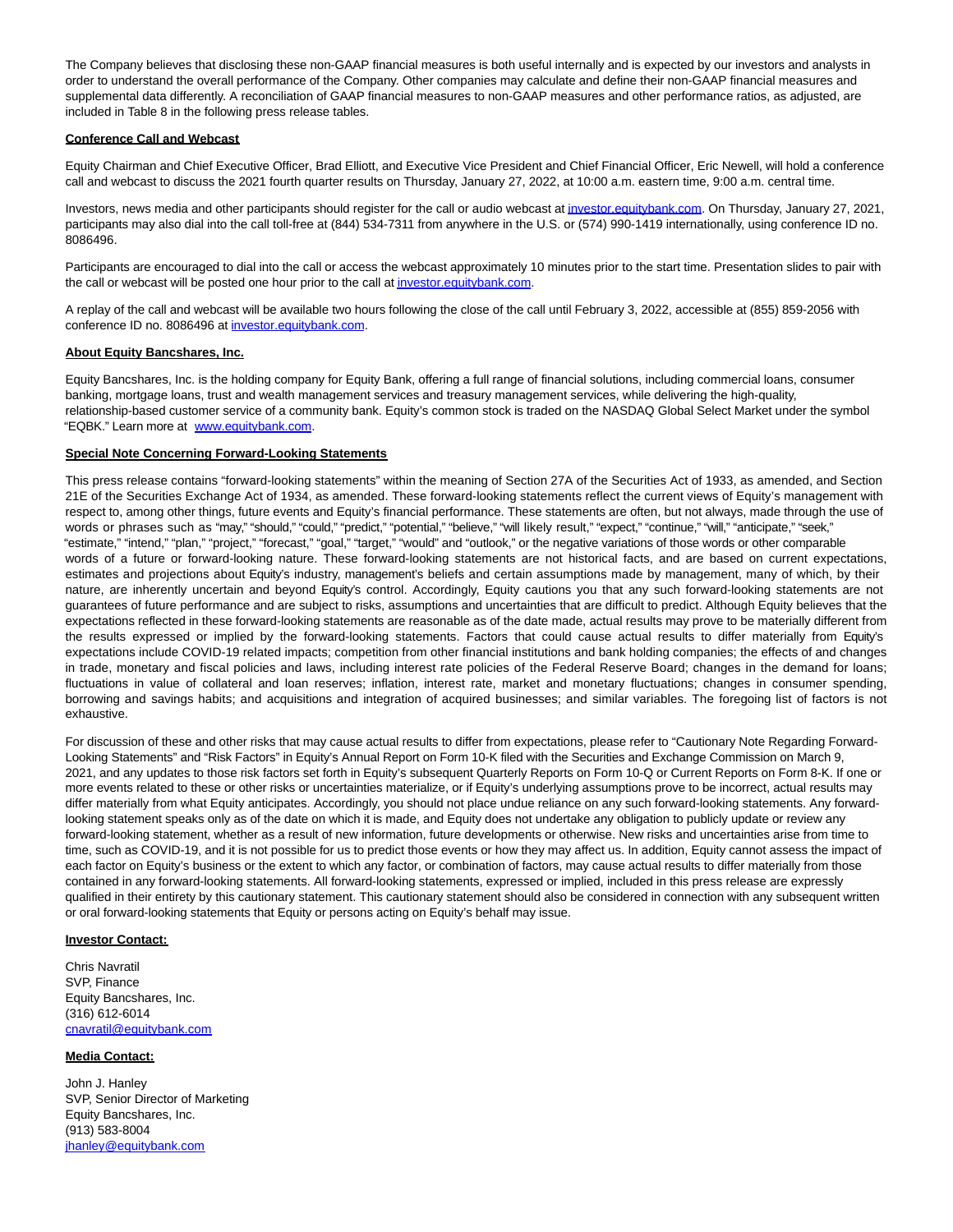# **Unaudited Financial Tables**

- **Table 1**. Consolidated Statements of Income
- **Table 2**. Quarterly Consolidated Statements of Income
- **Table 3**. Consolidated Balance Sheets
- **Table 4**. Selected Financial Highlights
- **Table 5**. Year-To-Date Net Interest Income Analysis
- **Table 6**. Quarter-To-Date Net Interest Income Analysis
- **Table 7**. Quarter-Over-Quarter Net Interest Income Analysis
- **Table 8**. Non-GAAP Financial Measures

# **TABLE 1. CONSOLIDATED STATEMENTS OF INCOME** (Unaudited)

(Dollars in thousands, except per share data)

|                                                                  | Three months ended<br>December 31, |          |    |        |    | Year ended<br>December 31, |    |           |  |
|------------------------------------------------------------------|------------------------------------|----------|----|--------|----|----------------------------|----|-----------|--|
|                                                                  |                                    | 2021     |    | 2020   |    | 2021                       |    | 2020      |  |
| Interest and dividend income                                     |                                    |          |    |        |    |                            |    |           |  |
| Loans, including fees                                            | \$                                 | 34,942   | \$ | 35,383 | \$ | 137,334                    | \$ | 134,664   |  |
| Securities, taxable                                              |                                    | 4,754    |    | 3,408  |    | 15,996                     |    | 15,521    |  |
| Securities, nontaxable                                           |                                    | 747      |    | 913    |    | 2,843                      |    | 3,682     |  |
| Federal funds sold and other                                     |                                    | 349      |    | 285    |    | 1,195                      |    | 1,694     |  |
| Total interest and dividend income                               |                                    | 40,792   |    | 39,989 |    | 157,368                    |    | 155,561   |  |
| Interest expense                                                 |                                    |          |    |        |    |                            |    |           |  |
| Deposits                                                         |                                    | 1,939    |    | 2,755  |    | 8,255                      |    | 16,582    |  |
| Federal funds purchased and retail repurchase agreements         |                                    | 32       |    | 25     |    | 104                        |    | 105       |  |
| Federal Home Loan Bank advances                                  |                                    | 14       |    | 94     |    | 169                        |    | 2,292     |  |
| Federal Reserve Bank discount window                             |                                    |          |    |        |    |                            |    | 6         |  |
| Bank stock loan                                                  |                                    |          |    |        |    |                            |    | 415       |  |
| Subordinated debt                                                |                                    | 1,592    |    | 1,556  |    | 6,261                      |    | 3,509     |  |
|                                                                  |                                    |          |    |        |    |                            |    |           |  |
| Total interest expense                                           |                                    | 3,577    |    | 4,430  |    | 14,789                     |    | 22,909    |  |
| Net interest income                                              |                                    | 37,215   |    | 35,559 |    | 142,579                    |    | 132,652   |  |
| Provision (reversal) for credit losses                           |                                    | (2, 125) |    | 1,000  |    | (8,480)                    |    | 24,255    |  |
| Net interest income after provision (reversal) for credit losses |                                    | 39,340   |    | 34,559 |    | 151,059                    |    | 108,397   |  |
| Non-interest income                                              |                                    |          |    |        |    |                            |    |           |  |
| Service charges and fees                                         |                                    | 2,471    |    | 1,759  |    | 8,596                      |    | 6,856     |  |
| Debit card income                                                |                                    | 2,633    |    | 2,401  |    | 10,236                     |    | 9,136     |  |
| Mortgage banking                                                 |                                    | 722      |    | 855    |    | 3,306                      |    | 3,153     |  |
| Increase in value of bank-owned life insurance                   |                                    | 1,060    |    | 489    |    | 3,506                      |    | 1,941     |  |
| Net gain on acquisition                                          |                                    |          |    | 2,145  |    | 585                        |    | 2,145     |  |
| Net gains (losses) from securities transactions                  |                                    | 8        |    | (1)    |    | 406                        |    | 11        |  |
| Other                                                            |                                    | 2,305    |    | 852    |    | 6,207                      |    | 2,781     |  |
| <b>Total non-interest income</b>                                 |                                    | 9,199    |    | 8,500  |    | 32,842                     |    | 26,023    |  |
| Non-interest expense                                             |                                    |          |    |        |    |                            |    |           |  |
| Salaries and employee benefits                                   |                                    | 15,119   |    | 14,053 |    | 54,198                     |    | 54,129    |  |
| Net occupancy and equipment                                      |                                    | 2,967    |    | 2,206  |    | 10,137                     |    | 8,784     |  |
| Data processing                                                  |                                    | 3,867    |    | 2,748  |    | 13,261                     |    | 10,991    |  |
| Professional fees                                                |                                    | 1,565    |    | 1,095  |    | 4,713                      |    | 4,282     |  |
| Advertising and business development                             |                                    | 1,129    |    | 801    |    | 3,370                      |    | 2,498     |  |
| Telecommunications                                               |                                    | 435      |    | 510    |    | 1,966                      |    | 1,873     |  |
| <b>FDIC</b> insurance                                            |                                    | 360      |    | 797    |    | 1,665                      |    | 2,088     |  |
| Courier and postage                                              |                                    | 389      |    | 338    |    | 1,429                      |    | 1,441     |  |
| Free nationwide ATM cost                                         |                                    | 515      |    | 423    |    | 2,019                      |    | 1,609     |  |
| Amortization of core deposit intangibles                         |                                    | 1,080    |    | 1,044  |    | 4,174                      |    | 3,850     |  |
| Loan expense                                                     |                                    | 308      |    | 161    |    | 934                        |    | 789       |  |
| Other real estate owned                                          |                                    | 617      |    | 1,600  |    | (188)                      |    | 2,310     |  |
| Loss on debt extinguishment                                      |                                    |          |    |        |    | 372                        |    |           |  |
| Merger expenses                                                  |                                    | 4,562    |    | 299    |    | 9,189                      |    | 299       |  |
| Goodwill impairment                                              |                                    |          |    |        |    |                            |    | 104,831   |  |
| Other                                                            |                                    | 5,176    |    | 2,385  |    | 12,226                     |    | 9,216     |  |
| <b>Total non-interest expense</b>                                |                                    | 38,089   |    | 28,460 |    | 119,465                    |    | 208,990   |  |
| Income (loss) before income tax                                  |                                    | 10,450   |    | 14,599 |    | 64,436                     |    | (74, 570) |  |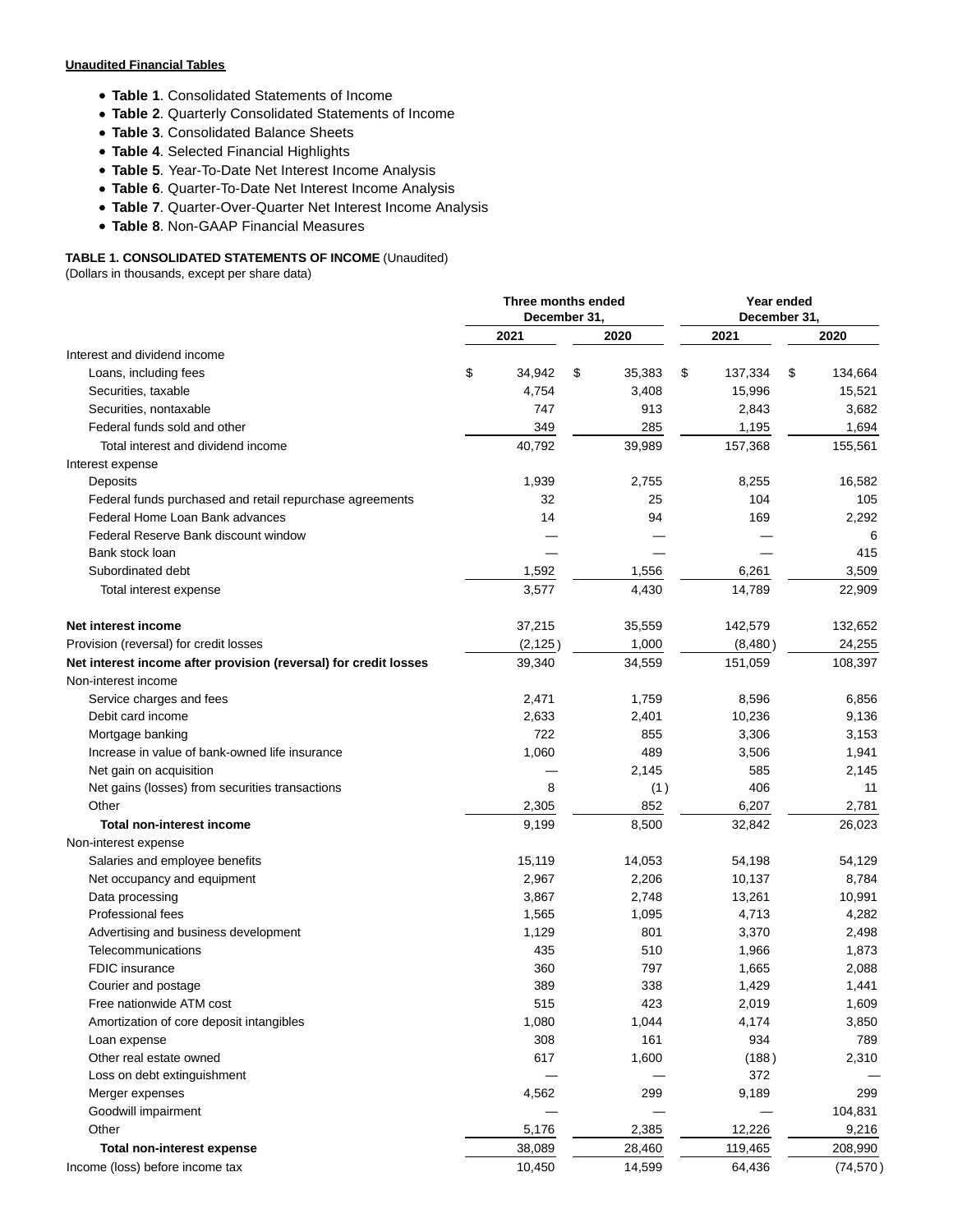| Provision for income taxes                                                  | $^{\prime}$ 16 $^{\prime}$ | 2.111      | 11.956     | 400        |
|-----------------------------------------------------------------------------|----------------------------|------------|------------|------------|
| Net income (loss) and net income (loss) allocable to common<br>stockholders | 10.466                     | 12.488     | 52.480     | (74,970)   |
| Basic earnings (loss) per share                                             | 0.62                       | 0.85       | 3.49       | (4.97)     |
| Diluted earnings (loss) per share                                           | 0.61                       | 0.84       | 3.43       | (4.97)     |
| Weighted average common shares                                              | 16.865.167                 | 14.760.810 | 15.019.221 | 15,098,512 |
| Weighted average diluted common shares                                      | 14,669,312                 | 14,934,058 | 15,306,431 | 15,098,512 |

#### **TABLE 2. QUARTERLY CONSOLIDATED STATEMENTS OF INCOME** (Unaudited)

(Dollars in thousands, except per share data)

|                                                                             |                                |                          | As of and for the three months ended |                   |                                |
|-----------------------------------------------------------------------------|--------------------------------|--------------------------|--------------------------------------|-------------------|--------------------------------|
|                                                                             | <b>December</b><br>31,<br>2021 | September<br>30,<br>2021 | <b>June 30,</b><br>2021              | March 31,<br>2021 | <b>December</b><br>31,<br>2020 |
| Interest and dividend income                                                |                                |                          |                                      |                   |                                |
| Loans, including fees                                                       | \$<br>34,942                   | \$<br>37,581             | 33,810<br>\$                         | \$<br>31,001      | \$<br>35,383                   |
| Securities, taxable                                                         | 4,754                          | 3,920                    | 3,523                                | 3,799             | 3,408                          |
| Securities, nontaxable                                                      | 747                            | 655                      | 717                                  | 724               | 913                            |
| Federal funds sold and other                                                | 349                            | 290                      | 268                                  | 288               | 285                            |
| Total interest and dividend income                                          | 40,792                         | 42,446                   | 38,318                               | 35,812            | 39,989                         |
| Interest expense                                                            |                                |                          |                                      |                   |                                |
| Deposits                                                                    | 1,939                          | 1,881                    | 2,025                                | 2,410             | 2,755                          |
| Federal funds purchased and retail repurchase agreements                    | 32                             | 24                       | 26                                   | 22                | 25                             |
| Federal Home Loan Bank advances                                             | 14                             | 10                       | 80                                   | 65                | 94                             |
| Subordinated debt                                                           | 1,592                          | 1,556                    | 1,557                                | 1,556             | 1,556                          |
| Total interest expense                                                      | 3,577                          | 3,471                    | 3,688                                | 4,053             | 4,430                          |
| Net interest income                                                         | 37,215                         | 38,975                   | 34,630                               | 31,759            | 35,559                         |
| Provision (reversal) for credit losses                                      | (2, 125)                       | 1,058                    | (1,657)                              | (5,756)           | 1,000                          |
| Net interest income after provision (reversal) for credit losses            | 39,340                         | 37,917                   | 36,287                               | 37,515            | 34,559                         |
| Non-interest income                                                         |                                |                          |                                      |                   |                                |
| Service charges and fees                                                    | 2,471                          | 2,360                    | 2,169                                | 1,596             | 1,759                          |
| Debit card income                                                           | 2,633                          | 2,574                    | 2,679                                | 2,350             | 2,401                          |
| Mortgage banking                                                            | 722                            | 801                      | 848                                  | 935               | 855                            |
| Increase in value of bank-owned life insurance                              | 1,060                          | 1,169                    | 676                                  | 601               | 489                            |
| Net gain on acquisition                                                     |                                |                          | 663                                  | (78)              | 2,145                          |
| Net gains (losses) from securities transactions                             | 8                              | 381                      |                                      | 17                | (1)                            |
| Other                                                                       | 2,305                          | 546                      | 2,065                                | 1,291             | 852                            |
| <b>Total non-interest income</b>                                            | 9,199                          | 7,831                    | 9,100                                | 6,712             | 8,500                          |
| Non-interest expense                                                        |                                |                          |                                      |                   |                                |
| Salaries and employee benefits                                              | 15,119                         | 13,588                   | 12,769                               | 12,722            | 14,053                         |
| Net occupancy and equipment                                                 | 2,967                          | 2,475                    | 2,327                                | 2,368             | 2,206                          |
| Data processing                                                             | 3,867                          | 3,257                    | 3,474                                | 2,663             | 2,748                          |
| Professional fees                                                           | 1,565                          | 1,076                    | 999                                  | 1,073             | 1,095                          |
| Advertising and business development                                        | 1,129                          | 760                      | 799                                  | 682               | 801                            |
| Telecommunications                                                          | 435                            | 439                      | 512                                  | 580               | 510                            |
| <b>FDIC</b> insurance                                                       | 360                            | 465                      | 425                                  | 415               | 797                            |
| Courier and postage                                                         | 389                            | 344                      | 327                                  | 369               | 338                            |
| Free nationwide ATM cost                                                    | 515                            | 519                      | 513                                  | 472               | 423                            |
| Amortization of core deposit intangibles                                    | 1,080                          | 1,030                    | 1,030                                | 1,034             | 1,044                          |
| Loan expense                                                                | 308                            | 207                      | 181                                  | 238               | 161                            |
| Other real estate owned                                                     | 617                            | (342)                    | (468)                                | 5                 | 1,600                          |
| Loss on debt extinguishment                                                 |                                | 372                      |                                      |                   |                                |
| Merger expenses                                                             | 4,562                          | 4,015                    | 460                                  | 152               | 299                            |
| Other                                                                       | 5,176                          | 2,484                    | 2,458                                | 2,108             | 2,385                          |
| <b>Total non-interest expense</b>                                           | 38,089                         | 30,689                   | 25,806                               | 24,881            | 28,460                         |
| Income (loss) before income tax                                             | 10,450                         | 15,059                   | 19,581                               | 19,346            | 14,599                         |
| Provision for income taxes (benefit)                                        | (16)                           | 3,286                    | 4,415                                | 4,271             | 2,111                          |
| Net income (loss) and net income (loss) allocable to common<br>stockholders | \$<br>10,466                   | 11,773                   | 15,166<br>\$                         | 15,075<br>\$      | 12,488<br>\$                   |
| Basic earnings (loss) per share                                             | \$                             | \$                       | \$                                   | \$                | \$                             |
|                                                                             | 0.62                           | 0.82                     | 1.06                                 | 1.04              | 0.85                           |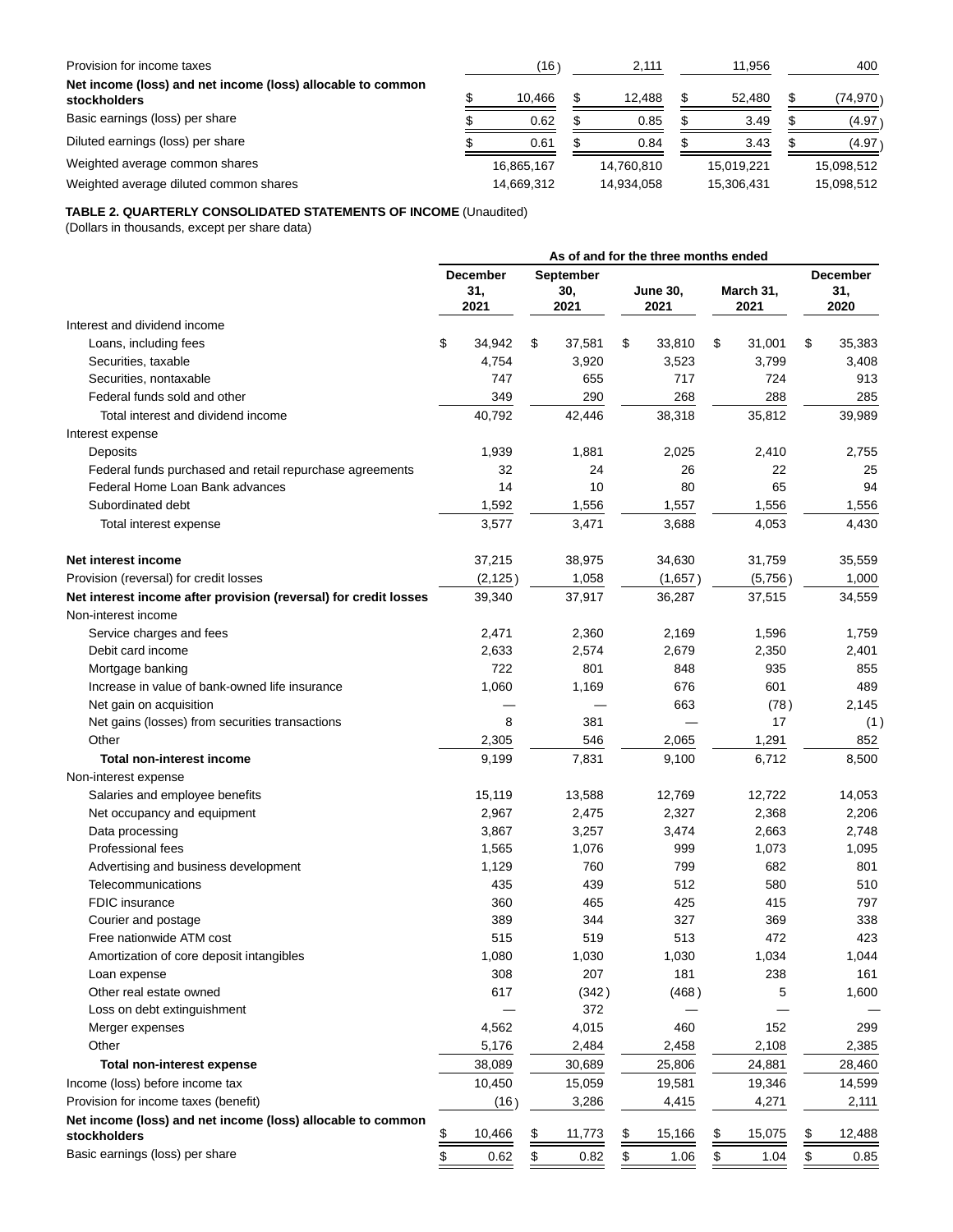| Diluted earnings (loss) per share      | 0.61       | 0.80       | .03        | 1.02       | 0.84       |
|----------------------------------------|------------|------------|------------|------------|------------|
| Weighted average common shares         | 16.865.167 | 14.384.302 | 14.356.958 | 14.464.291 | 14.760.810 |
| Weighted average diluted common shares | 17.141.174 | 14.669.312 | 14.674.838 | 14.734.083 | 14,934,058 |

# **TABLE 3. CONSOLIDATED BALANCE SHEETS** (Unaudited)

(Dollars in thousands)

|                                                          |    | <b>December</b><br>31,<br>2021 | September<br>30,<br>2021 |           | <b>June 30,</b><br>2021 |    | March 31,<br>2021 | <b>December</b><br>31,<br>2020 |
|----------------------------------------------------------|----|--------------------------------|--------------------------|-----------|-------------------------|----|-------------------|--------------------------------|
| <b>ASSETS</b>                                            |    |                                |                          |           |                         |    |                   |                                |
| Cash and due from banks                                  | \$ | 259,131                        | \$                       | 141,645   | \$<br>138,869           | \$ | 136,190           | \$<br>280,150                  |
| Federal funds sold                                       |    | 823                            |                          | 673       | 452                     |    | 498               | 548                            |
| Cash and cash equivalents                                |    | 259,954                        |                          | 142,318   | 139,321                 |    | 136,688           | 280,698                        |
| Interest-bearing time deposits in other banks            |    |                                |                          |           |                         |    | 249               | 249                            |
| Available-for-sale securities                            |    | 1,327,442                      |                          | 1,157,423 | 1,041,613               |    | 998,100           | 871,827                        |
| Loans held for sale                                      |    | 4,214                          |                          | 4,108     | 6,183                   |    | 8,609             | 12,394                         |
| Loans, net of allowance for credit losses <sup>(1)</sup> |    | 3,107,262                      |                          | 2,633,148 | 2,763,227               |    | 2,740,215         | 2,557,987                      |
| Other real estate owned, net                             |    | 9,523                          |                          | 10,267    | 10,861                  |    | 10,559            | 11,733                         |
| Premises and equipment, net                              |    | 104,038                        |                          | 90,727    | 90,876                  |    | 90,322            | 89,412                         |
| Bank-owned life insurance                                |    | 120,787                        |                          | 103,431   | 103,321                 |    | 102,645           | 77,044                         |
| Federal Reserve Bank and Federal Home Loan Bank stock    |    | 17,510                         |                          | 14,540    | 18,454                  |    | 15,174            | 16,415                         |
| Interest receivable                                      |    | 18,048                         |                          | 15,519    | 15,064                  |    | 16,655            | 15,831                         |
| Goodwill                                                 |    | 56,609                         |                          | 31,601    | 31,601                  |    | 31,601            | 31,601                         |
| Core deposit intangibles, net                            |    | 14,879                         |                          | 12,963    | 13,993                  |    | 15,023            | 16,057                         |
| Other                                                    |    | 99,509                         |                          | 47,223    | 33,702                  |    | 30,344            | 32,108                         |
| <b>Total assets</b>                                      |    | 5,139,775                      | \$                       | 4,263,268 | \$<br>4,268,216         | \$ | 4,196,184         | \$<br>4,013,356                |
| <b>LIABILITIES AND STOCKHOLDERS' EQUITY</b>              |    |                                |                          |           |                         |    |                   |                                |
| Deposits                                                 |    |                                |                          |           |                         |    |                   |                                |
| Demand                                                   | S  | 1,244,117                      | \$                       | 984,436   | \$<br>992,565           | \$ | 972,364           | \$<br>791,639                  |
| Total non-interest-bearing deposits                      |    | 1,244,117                      |                          | 984,436   | 992,565                 |    | 972,364           | 791,639                        |
| Savings, NOW and money market                            |    | 2,522,289                      |                          | 2,092,849 | 2,035,496               |    | 2,074,261         | 2,029,097                      |
| Time                                                     |    | 653,598                        |                          | 585,492   | 659,494                 |    | 587,905           | 626,854                        |
| Total interest-bearing deposits                          |    | 3,175,887                      |                          | 2,678,341 | 2,694,990               |    | 2,662,166         | 2,655,951                      |
| <b>Total deposits</b>                                    |    | 4,420,004                      |                          | 3,662,777 | 3,687,555               |    | 3,634,530         | 3,447,590                      |
| Federal funds purchased and retail repurchase agreements |    | 56,006                         |                          | 39,137    | 47,184                  |    | 40,339            | 36,029                         |
| Federal Home Loan Bank advances                          |    |                                |                          |           | 9,208                   |    | 9,926             | 10,144                         |
| Subordinated debt                                        |    | 95,885                         |                          | 88,030    | 87,908                  |    | 87,788            | 87,684                         |
| Contractual obligations                                  |    | 17,692                         |                          | 18,771    | 4,469                   |    | 4,856             | 5,189                          |
| Interest payable and other liabilities                   |    | 49,557                         |                          | 36,804    | 18,897                  |    | 20,930            | 19,071                         |
| <b>Total liabilities</b>                                 |    | 4,639,144                      |                          | 3,845,519 | 3,855,221               |    | 3,798,369         | 3,605,707                      |
| Commitments and contingent liabilities                   |    |                                |                          |           |                         |    |                   |                                |
| Stockholders' equity                                     |    |                                |                          |           |                         |    |                   |                                |
| Common stock                                             |    | 203                            |                          | 178       | 176                     |    | 175               | 174                            |
| Additional paid-in capital                               |    | 478,862                        |                          | 392,321   | 389,394                 |    | 387,939           | 386,820                        |
| Retained earnings                                        |    | 88,324                         |                          | 79,226    | 68,625                  |    | 53,459            | 50,787                         |
| Accumulated other comprehensive income, net of tax       |    | 1,776                          |                          | 9,475     | 13,450                  |    | 12,019            | 19,781                         |
| Employee stock loans                                     |    |                                |                          |           |                         |    |                   | (43)                           |
| Treasury stock                                           |    | (68, 534)                      |                          | (63, 451) | (58, 650)               |    | (55, 777)         | (49, 870)                      |
| Total stockholders' equity                               |    | 500,631                        |                          | 417,749   | 412,995                 |    | 397,815           | 407,649                        |
| Total liabilities and stockholders' equity               |    | 5,139,775                      |                          | 4,263,268 | \$<br>4,268,216         | \$ | 4,196,184         | \$<br>4,013,356                |
| (1) Allowance for credit losses                          | \$ | 48,365                         | \$                       | 52,763    | \$<br>51,834            | \$ | 55,525            | \$<br>33,709                   |

# **TABLE 4. SELECTED FINANCIAL HIGHLIGHTS** (Unaudited)

(Dollars in thousands, except per share data)

|                 |           | As of and for the three months ended |           |                 |
|-----------------|-----------|--------------------------------------|-----------|-----------------|
| <b>December</b> | September |                                      |           | <b>December</b> |
| 31.             | 30        | <b>June 30.</b>                      | March 31, | 31.             |
| 2021            | 2021      | 2021                                 | 2021      | 2020            |
|                 |           |                                      |           |                 |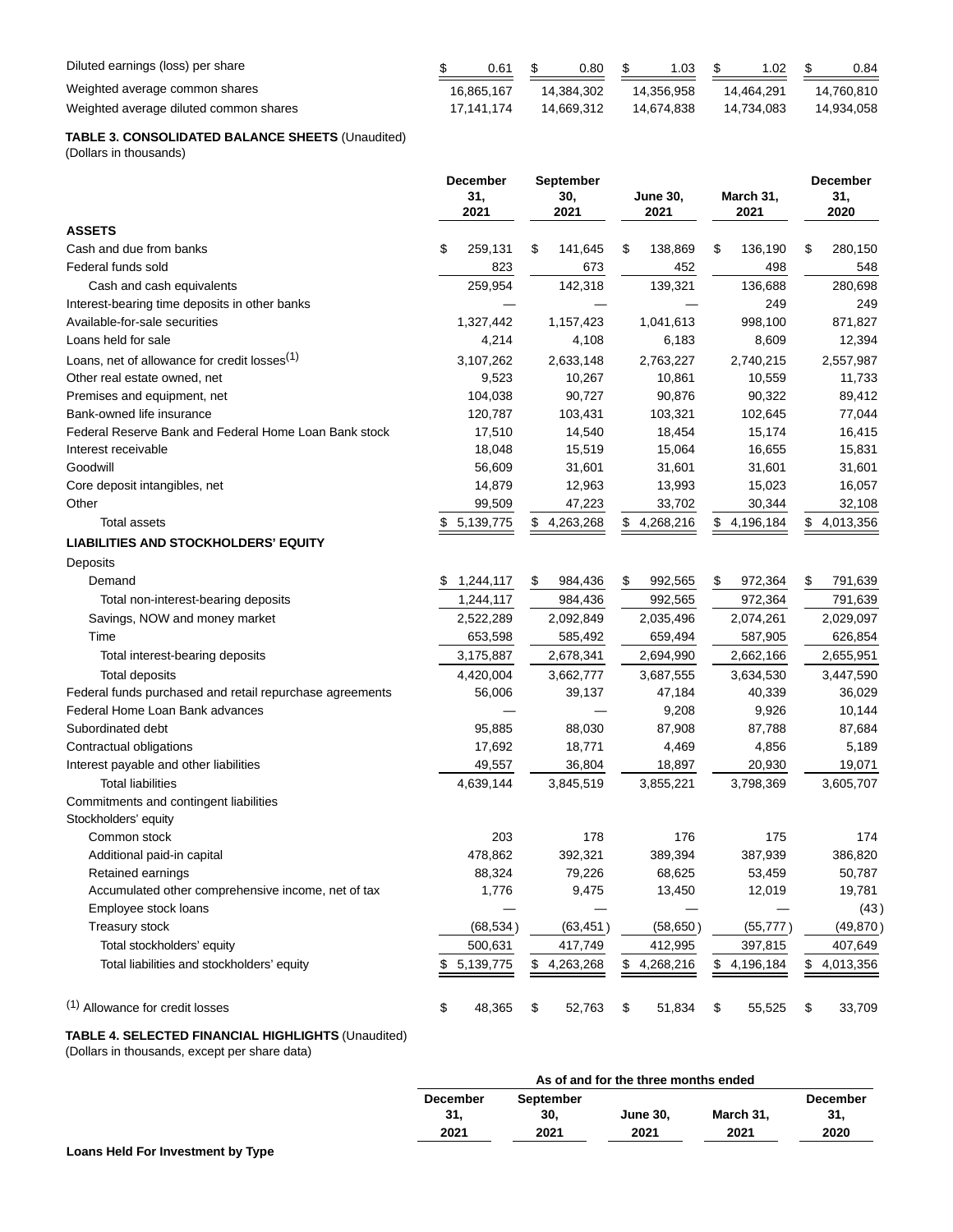| Commercial real estate                                                                | \$1,486,148 | \$1,308,707 | \$1,261,214   | \$1,218,537   | \$1,188,696   |
|---------------------------------------------------------------------------------------|-------------|-------------|---------------|---------------|---------------|
| Commercial and industrial                                                             | 567,497     | 569,513     | 732,126       | 820,736       | 734,495       |
| Residential real estate                                                               | 638,087     | 490,633     | 503,110       | 438,503       | 381,958       |
| Agricultural real estate                                                              | 198,330     | 138,793     | 129,020       | 134,944       | 133,693       |
| Agricultural                                                                          | 166,976     | 93,767      | 97,912        | 93,764        | 94,322        |
| Consumer                                                                              | 98,590      | 84,498      | 91,679        | 89,256        | 58,532        |
| Total loans held-for-investment                                                       | 3,155,628   | 2,685,911   | 2,815,061     | 2,795,740     | 2,591,696     |
| Allowance for credit losses                                                           | (48, 365)   | (52, 763)   | (51, 834)     | (55, 525)     | (33,709)      |
| Net loans held for investment                                                         | 3,107,263   | \$2,633,148 | \$2,763,227   | \$2,740,215   | \$2,557,987   |
|                                                                                       |             |             |               |               |               |
| <b>Asset Quality Ratios</b>                                                           |             |             |               |               |               |
| Allowance for credit losses on loans to total loans                                   | 1.53%       | 1.96%       | 1.84%         | 1.99%         | 1.30%         |
| Past due or nonaccrual loans to total loans                                           | 1.18%       | 2.78%       | 2.09%         | 2.30%         | 1.99%         |
| Nonperforming assets to total assets                                                  | 1.28%       | 1.74%       | 1.56%         | 1.67%         | 1.36%         |
| Nonperforming assets to total loans plus other                                        |             |             |               |               |               |
| real estate owned                                                                     | 2.09%       | 2.76%       | 2.36%         | 2.50%         | 2.10%         |
| Classified assets to bank total regulatory capital                                    | 25.35%      | 24.25%      | 23.20%        | 26.45%        | 25.50%        |
| Selected Average Balance Sheet Data (QTD Average)                                     |             |             |               |               |               |
| Investment securities                                                                 | \$1,330,267 | \$1,061,178 | \$<br>986,986 | \$<br>947,453 | \$<br>814,114 |
| Total gross loans receivable                                                          | 3,181,281   | 2,748,202   | 2,853,145     | 2,736,918     | 2,692,223     |
| Interest-earning assets                                                               | 4,713,819   | 4,005,509   | 3,964,633     | 3,891,140     | 3,647,730     |
| Total assets                                                                          | 5,068,301   | 4,275,298   | 4,231,439     | 4,143,752     | 3,910,628     |
| Interest-bearing deposits                                                             | 3,101,657   | 2,702,040   | 2,656,052     | 2,690,159     | 2,551,219     |
| <b>Borrowings</b>                                                                     | 165,941     | 132,581     | 171,658       | 139,360       | 172,730       |
| Total interest-bearing liabilities                                                    | 3,267,598   | 2,834,621   | 2,827,710     | 2,829,519     | 2,723,949     |
| Total deposits                                                                        | 4,342,732   | 3,686,169   | 3,624,950     | 3,577,625     | 2,960,791     |
| <b>Total liabilities</b>                                                              | 4,507,113   | 3,852,419   | 3,827,400     | 3,748,114     | 3,501,056     |
| Total stockholders' equity                                                            | 563,023     | 422,879     | 404,039       | 395,638       | 409,572       |
| Tangible common equity <sup>*</sup>                                                   | 501,814     | 376,544     | 356,705       | 347,262       | 355,025       |
|                                                                                       |             |             |               |               |               |
| <b>Performance ratios</b>                                                             |             |             |               |               |               |
| Return on average assets (ROAA) annualized                                            | 0.82%       | 1.09%       | 1.44%         | 1.48%         | 1.27%         |
| Return on average assets before income tax,                                           |             |             |               |               |               |
| provision for loan losses and goodwill                                                | 0.65%       | 1.50%       | 1.70%         | 1.33%         | 1.59%         |
| impairment*<br>Return on average equity (ROAE) annualized                             | 7.37%       | 11.05%      | 15.06%        | 15.45%        | 12.13%        |
|                                                                                       |             |             |               |               |               |
| Return on average equity before income tax,<br>provision for loan losses and goodwill |             |             |               |               |               |
| impairment*                                                                           | 5.87%       | 15.12%      | 17.79%        | 13.93%        | 15.15%        |
| Return on average tangible common equity                                              |             |             |               |               |               |
| (ROATCE) annualized <sup>*</sup>                                                      | 8.97%       | 13.27%      | 17.98%        | 18.57%        | 14.93%        |
| Return on average tangible common equity                                              |             |             |               |               |               |
| adjusted for goodwill impairment*                                                     | 8.97%       | 13.27%      | 17.98%        | 18.57%        | 14.93%        |
| Yield on loans annualized                                                             | 4.36%       | 5.43%       | 4.75%         | 4.59%         | 5.23%         |
| Cost of interest-bearing deposits annualized                                          | 0.25%       | 0.28%       | 0.31%         | 0.36%         | 0.43%         |
|                                                                                       | 0.18%       | 0.20%       | 0.22%         | 0.27%         | 0.37%         |
| Cost of total deposits annualized                                                     | 3.13%       | 3.86%       | 3.50%         |               | 3.88%         |
| Net interest margin annualized                                                        |             |             |               | 3.31%         |               |
| Efficiency ratio <sup>®</sup>                                                         | 72.25%      | 56.65%      | 58.85%        | 64.18%        | 67.19%        |
| Non-interest income / average assets                                                  | 0.72%       | 0.73%       | 0.86%         | 0.66%         | 0.86%         |
| Non-interest expense / average assets                                                 | 2.98%       | 2.85%       | 2.45%         | 2.44%         | 2.90%         |
| <b>Capital Ratios</b>                                                                 |             |             |               |               |               |
| Tier 1 Leverage Ratio                                                                 | 9.05%       | 9.02%       | 8.88%         | 8.73%         | 9.30%         |
| Common Equity Tier 1 Capital Ratio                                                    | 12.00%      | 12.39%      | 12.41%        | 12.53%        | 12.82%        |
| Tier 1 Risk Based Capital Ratio                                                       | 12.65%      | 12.90%      | 12.93%        | 13.08%        | 13.37%        |
| <b>Total Risk Based Capital Ratio</b>                                                 | 15.94%      | 16.63%      | 16.74%        | 17.02%        | 17.35%        |
| Total stockholders' equity to total assets                                            | 9.74%       | 9.80%       | 9.68%         | 9.48%         | 10.16%        |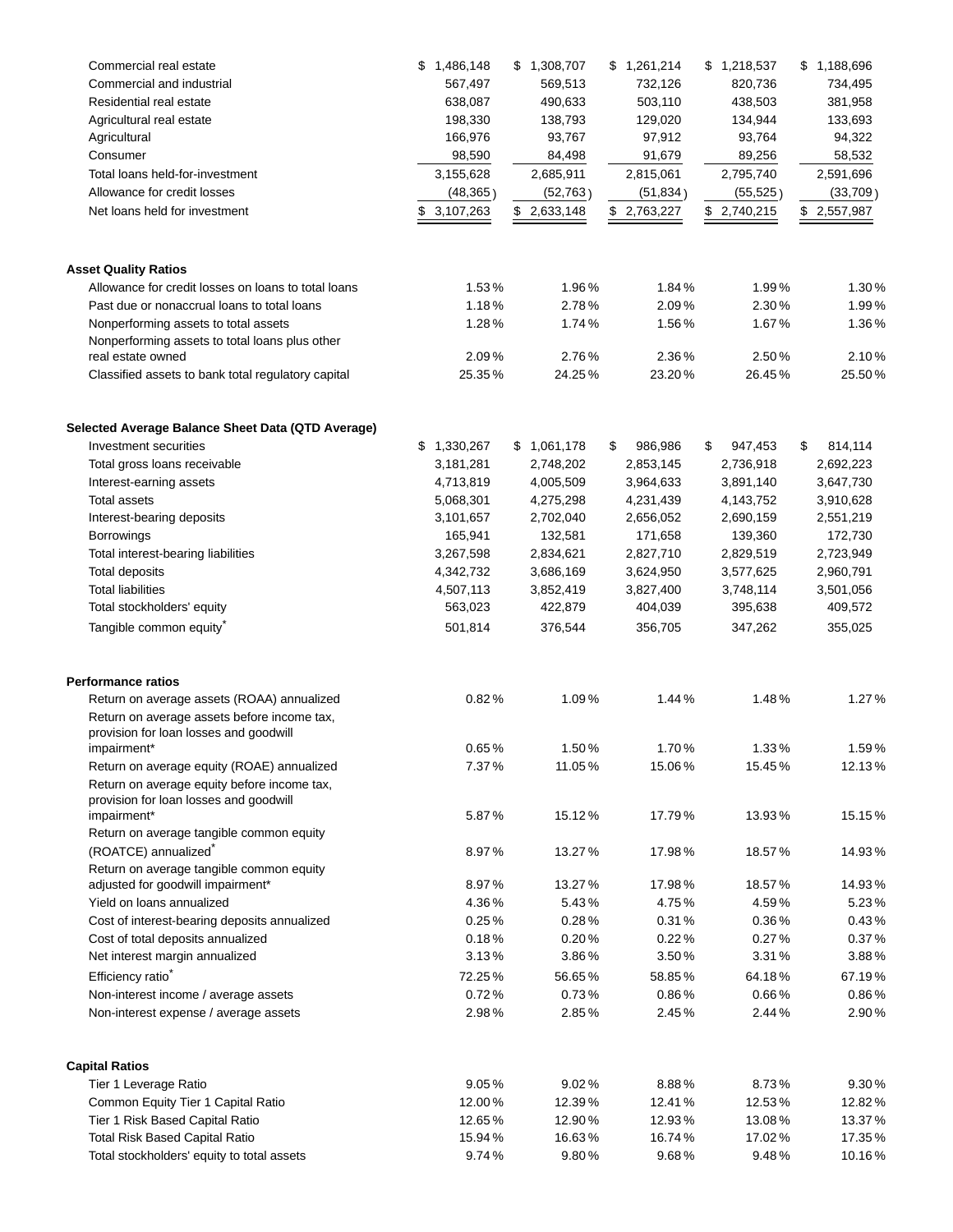| Tangible common equity to tangible assets <sup>®</sup>    | 8.44% | 8.82% | 8.68% | 8.44% | 9.05% |
|-----------------------------------------------------------|-------|-------|-------|-------|-------|
| Book value per common share                               | 29.84 | 29.08 | 28.76 | 27.66 | 28.04 |
| Tangible book value per common share <sup>®</sup>         | 25.49 | 25.90 | 25.51 | 24.34 | 24.68 |
| Tangible book value per diluted common share <sup>®</sup> | 25.09 | 25.42 | 24.98 | 23.87 | 24.32 |

\* The value noted is considered a Non-GAAP financial measure. For a reconciliation of Non-GAAP financial measures, see Table 8. Non-GAAP Financial Measures

# **TABLE 5. YEAR-TO-DATE NET INTEREST INCOME ANALYSIS** (Unaudited)

(Dollars in thousands)

|                                           |                                          | For the year ended                           |                                         |                   | For the year ended                       |                                              |                                         |
|-------------------------------------------|------------------------------------------|----------------------------------------------|-----------------------------------------|-------------------|------------------------------------------|----------------------------------------------|-----------------------------------------|
|                                           |                                          | December 31, 2021                            |                                         | December 31, 2020 |                                          |                                              |                                         |
|                                           | Average<br>Outstanding<br><b>Balance</b> | <b>Interest</b><br>Income/<br><b>Expense</b> | Average<br>Yield/Rate <sup>(3)(4)</sup> |                   | Average<br>Outstanding<br><b>Balance</b> | <b>Interest</b><br>Income/<br><b>Expense</b> | Average<br>Yield/Rate <sup>(3)(4)</sup> |
| Interest-earning assets                   |                                          |                                              |                                         |                   |                                          |                                              |                                         |
| Loans $(1)$                               |                                          |                                              |                                         |                   |                                          |                                              |                                         |
| Commercial and industrial                 | \$<br>714,561                            | \$<br>41,580                                 | 5.82% \$                                |                   | 763,971                                  | \$<br>35,601                                 | 4.66%                                   |
| Commercial real estate                    | 1,040,443                                | 48,676                                       | 4.68%                                   |                   | 952,083                                  | 50,667                                       | 5.32%                                   |
| Real estate construction                  | 277,307                                  | 10,256                                       | 3.70%                                   |                   | 238,015                                  | 10,947                                       | 4.60%                                   |
| Residential real estate                   | 498,164                                  | 19,341                                       | 3.88%                                   |                   | 449,789                                  | 19,894                                       | 4.42%                                   |
| Agricultural real estate                  | 153,607                                  | 8,122                                        | 5.29%                                   |                   | 133,813                                  | 8,008                                        | 5.98%                                   |
| Agricultural                              | 108,276                                  | 5,361                                        | 4.95%                                   |                   | 88,206                                   | 4,944                                        | 5.61%                                   |
| Consumer                                  | 88,383                                   | 3,998                                        | 4.52%                                   |                   | 70,064                                   | 4,603                                        | 6.57%                                   |
| <b>Total loans</b>                        | 2,880,741                                | 137,334                                      | 4.77%                                   |                   | 2,695,941                                | 134,664                                      | 5.00%                                   |
| <b>Securities</b>                         |                                          |                                              |                                         |                   |                                          |                                              |                                         |
| Taxable securities                        | 976,942                                  | 15,996                                       | 1.64%                                   |                   | 727,452                                  | 15,521                                       | 2.13%                                   |
| Nontaxable securities                     | 105,522                                  | 2,843                                        | 2.69%                                   |                   | 122,783                                  | 3,682                                        | 3.00%                                   |
| <b>Total securities</b>                   | 1,082,464                                | 18,839                                       | 1.74%                                   |                   | 850,235                                  | 19,203                                       | 2.26%                                   |
| Federal funds sold and other              | 182,443                                  | 1,195                                        | 0.65%                                   |                   | 112,053                                  | 1,694                                        | 1.51%                                   |
| Total interest-earning assets             | 4,145,648                                | 157,368                                      | 3.80%                                   | \$                | 3,658,229                                | 155,561                                      | 4.25%                                   |
| <b>Interest-bearing liabilities</b>       |                                          |                                              |                                         |                   |                                          |                                              |                                         |
| Savings, NOW and money market<br>deposits | \$<br>2,162,807                          | 3,705                                        | $0.17\%$ \$                             |                   | 1,795,108                                | 5,893                                        | 0.33%                                   |
| Time deposits                             | 625,562                                  | 4,550                                        | 0.73%                                   |                   | 704,921                                  | 10,689                                       | 1.52%                                   |
| Total interest-bearing deposits           | 2,788,369                                | 8,255                                        | 0.30%                                   |                   | 2,500,029                                | 16,582                                       | 0.66%                                   |
| FHLB advances                             | 16,797                                   | 169                                          | 1.01%                                   |                   | 213,155                                  | 2,292                                        | 1.08%                                   |
| Other borrowings                          | 135,607                                  | 6,365                                        | 4.69%                                   |                   | 109,064                                  | 4,035                                        | 3.70%                                   |
| Total interest-bearing liabilities        | \$<br>2,940,773                          | 14,789                                       | 0.50%                                   |                   | 2,822,248                                | 22,909                                       | 0.81%                                   |
| Net interest income                       |                                          | 142,579                                      |                                         |                   |                                          | 132,652                                      |                                         |
| Interest rate spread                      |                                          |                                              | 3.30%                                   |                   |                                          |                                              | 3.44%                                   |
| Net interest margin <sup>(2)</sup>        |                                          |                                              | 3.44%                                   |                   |                                          |                                              | 3.63%                                   |

(1) Average loan balances include nonaccrual loans.

(2) Net interest margin is calculated by dividing annualized net interest income by average interest-earning assets for the period.

(3) Tax exempt income is not included in the above table on a tax-equivalent basis.

(4) Actual unrounded values are used to calculate the reported yield or rate disclosed. Accordingly, recalculations using the amounts in thousands as disclosed in this report may not produce the same amounts.

# **TABLE 6. QUARTER-TO-DATE NET INTEREST INCOME ANALYSIS** (Unaudited)

(Dollars in thousands)

|                                          | For the three months ended            |                                         | For the three months ended               |                                              |                                |  |  |
|------------------------------------------|---------------------------------------|-----------------------------------------|------------------------------------------|----------------------------------------------|--------------------------------|--|--|
|                                          | December 31, 2021                     |                                         | December 31, 2020                        |                                              |                                |  |  |
| Average<br>Outstanding<br><b>Balance</b> | Interest<br>Income/<br><b>Expense</b> | Average<br>Yield/Rate <sup>(3)(4)</sup> | Average<br>Outstanding<br><b>Balance</b> | <b>Interest</b><br>Income/<br><b>Expense</b> | Average<br>Yield/Rate $(3)(4)$ |  |  |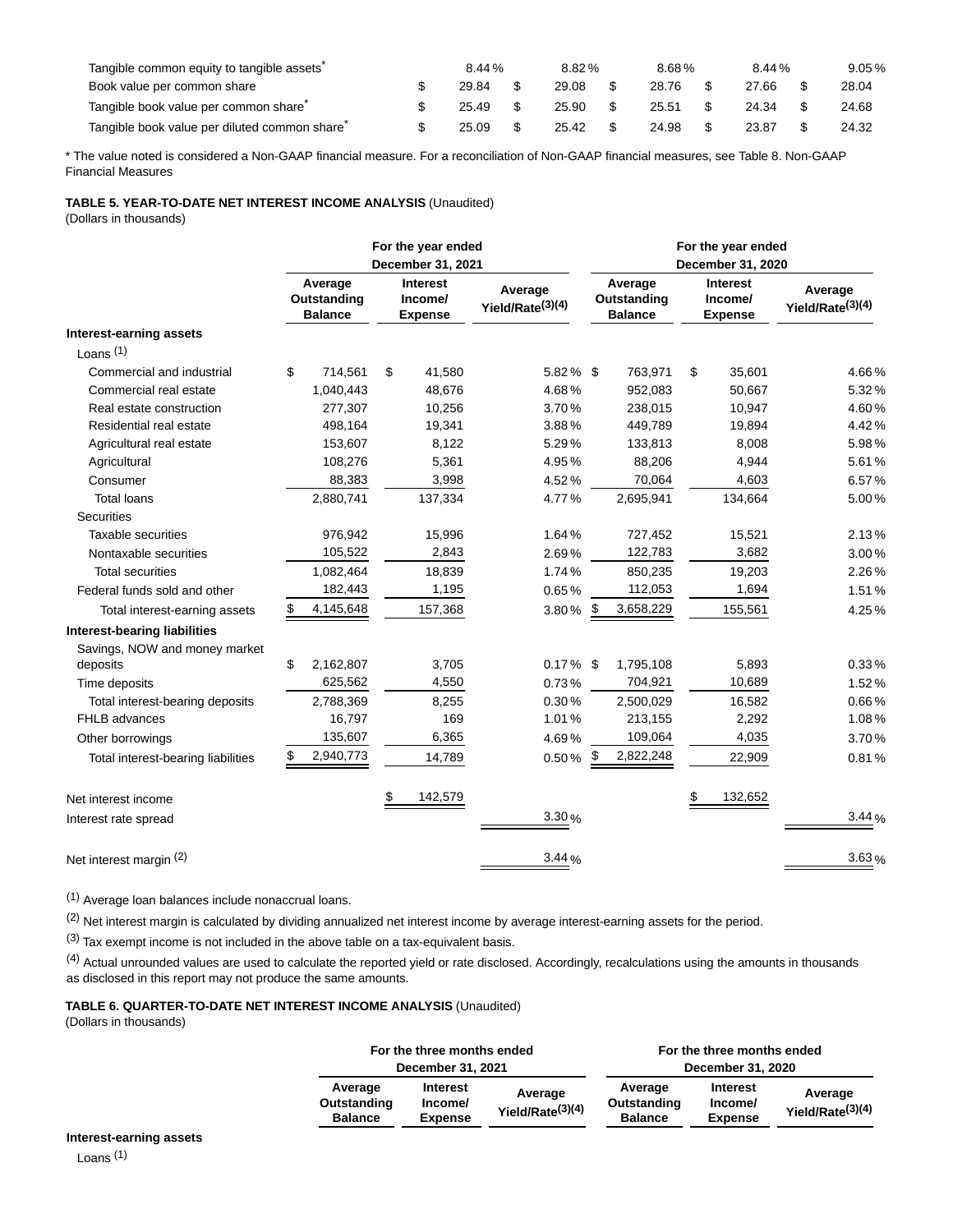| Commercial and industrial                 | \$<br>601,103 | \$<br>6,971 | 4.60% \$ | 782,433         | \$<br>10,943 | 5.56% |
|-------------------------------------------|---------------|-------------|----------|-----------------|--------------|-------|
| Commercial real estate                    | 1,187,747     | 13,732      | 4.59%    | 980,686         | 12,647       | 5.13% |
| Real estate construction                  | 315,774       | 3,062       | 3.85%    | 216,714         | 2,301        | 4.22% |
| Residential real estate                   | 618,057       | 5,174       | 3.32%    | 406,450         | 5,005        | 4.90% |
| Agricultural real estate                  | 206,462       | 2,919       | 5.61%    | 135,337         | 2,244        | 6.60% |
| Agricultural                              | 151,589       | 1,929       | 5.05%    | 92,173          | 1,163        | 5.02% |
| Consumer                                  | 100,547       | 1,155       | 4.56%    | 78,430          | 1,080        | 5.48% |
| <b>Total loans</b>                        | 3,181,279     | 34,942      | 4.36%    | 2,692,223       | 35,383       | 5.23% |
| <b>Securities</b>                         |               |             |          |                 |              |       |
| Taxable securities                        | 1,209,826     | 4,754       | 1.56%    | 698,985         | 3,408        | 1.94% |
| Nontaxable securities                     | 120,441       | 747         | 2.46%    | 115,129         | 913          | 3.15% |
| <b>Total securities</b>                   | 1,330,267     | 5,501       | 1.64%    | 814,114         | 4,321        | 2.11% |
| Federal funds sold and other              | 202,271       | 348         | 0.68%    | 141,393         | 285          | 0.80% |
| Total interest-earning assets             | 4,713,817     | 40,791      | 3.43%    | 3,647,730<br>\$ | 39,989       | 4.36% |
| <b>Interest-bearing liabilities</b>       |               |             |          |                 |              |       |
| Savings, NOW and money market deposits \$ | 2,418,492     | 978         | 0.16%    | \$<br>1,915,280 | 970          | 0.20% |
| Time deposits                             | 683,165       | 962         | 0.56%    | 635,939         | 1,785        | 1.12% |
| Total interest-bearing deposits           | 3,101,657     | 1,940       | 0.25%    | 2,551,219       | 2,755        | 0.43% |
| FHLB advances                             | 18,197        | 15          | 0.32%    | 39,245          | 94           | 0.95% |
| Other borrowings                          | 147,744       | 1,624       | 4.36%    | 133,485         | 1,581        | 4.71% |
| Total interest-bearing liabilities        | 3,267,598     | 3,579       | 0.43%    | 2,723,949       | 4,430        | 0.65% |
| Net interest income                       |               | 37,212      |          |                 | 35,559       |       |
| Interest rate spread                      |               |             | 3.00%    |                 |              | 3.71% |
|                                           |               |             |          |                 |              |       |
| Net interest margin (2)                   |               |             | 3.13%    |                 |              | 3.88% |

(1) Average loan balances include nonaccrual loans.

(2) Net interest margin is calculated by dividing annualized net interest income by average interest-earning assets for the period.

 $(3)$  Tax exempt income is not included in the above table on a tax-equivalent basis.

# **TABLE 7. QUARTER-OVER-QUARTER NET INTEREST INCOME ANALYSIS** (Unaudited)

(Dollars in thousands)

|                                           |                                          | For the three months ended                   | For the three months ended |                                         |                                          |           |                                              |        |                                         |  |
|-------------------------------------------|------------------------------------------|----------------------------------------------|----------------------------|-----------------------------------------|------------------------------------------|-----------|----------------------------------------------|--------|-----------------------------------------|--|
|                                           |                                          | December 31, 2021                            | September 30, 2021         |                                         |                                          |           |                                              |        |                                         |  |
|                                           | Average<br>Outstanding<br><b>Balance</b> | <b>Interest</b><br>Income/<br><b>Expense</b> |                            | Average<br>Yield/Rate <sup>(3)(4)</sup> | Average<br>Outstanding<br><b>Balance</b> |           | <b>Interest</b><br>Income/<br><b>Expense</b> |        | Average<br>Yield/Rate <sup>(3)(4)</sup> |  |
| Interest-earning assets                   |                                          |                                              |                            |                                         |                                          |           |                                              |        |                                         |  |
| Loans $(1)$                               |                                          |                                              |                            |                                         |                                          |           |                                              |        |                                         |  |
| Commercial and industrial                 | \$<br>601.103                            | \$                                           | 6.971                      | $4.60\%$ \$                             |                                          | 630.622   | \$                                           | 13.646 | 8.59%                                   |  |
| Commercial real estate                    | 1,187,747                                |                                              | 13,732                     | 4.59%                                   |                                          | 1,009,141 |                                              | 12,072 | 4.75%                                   |  |
| Real estate construction                  | 315.774                                  |                                              | 3,062                      | 3.85%                                   |                                          | 283.106   |                                              | 2,664  | 3.73%                                   |  |
| Residential real estate                   | 618,057                                  |                                              | 5,174                      | 3.32%                                   |                                          | 512,135   |                                              | 5,073  | 3.93%                                   |  |
| Agricultural real estate                  | 206,462                                  |                                              | 2,919                      | 5.61%                                   |                                          | 134,673   |                                              | 1,819  | 5.36%                                   |  |
| Agricultural                              | 151,589                                  |                                              | 1,929                      | 5.05%                                   |                                          | 91.878    |                                              | 1,370  | 5.92%                                   |  |
| Consumer                                  | 100,547                                  |                                              | 1,155                      | 4.56%                                   |                                          | 86,647    |                                              | 937    | 4.29%                                   |  |
| Total loans                               | 3,181,279                                |                                              | 34,942                     | 4.36%                                   |                                          | 2,748,202 |                                              | 37,581 | 5.43%                                   |  |
| <b>Securities</b>                         |                                          |                                              |                            |                                         |                                          |           |                                              |        |                                         |  |
| Taxable securities                        | 1,209,826                                |                                              | 4.754                      | 1.56%                                   |                                          | 966,651   |                                              | 3,920  | 1.61%                                   |  |
| Nontaxable securities                     | 120,441                                  |                                              | 747                        | 2.46%                                   |                                          | 94,527    |                                              | 655    | 2.75%                                   |  |
| <b>Total securities</b>                   | 1,330,267                                |                                              | 5,501                      | 1.64%                                   |                                          | 1,061,178 |                                              | 4,575  | 1.71%                                   |  |
| Federal funds sold and other              | 202,271                                  |                                              | 348                        | 0.68%                                   |                                          | 196,129   |                                              | 290    | 0.59%                                   |  |
| Total interest-earning assets             | 4,713,817                                |                                              | 40,791                     | 3.43%                                   |                                          | 4,005,509 |                                              | 42,446 | 4.20%                                   |  |
| <b>Interest-bearing liabilities</b>       |                                          |                                              |                            |                                         |                                          |           |                                              |        |                                         |  |
| Savings, NOW and money market deposits \$ | 2,418,492                                |                                              | 978                        | $0.16\%$ \$                             |                                          | 2,082,515 |                                              | 862    | 0.16%                                   |  |
| Time deposits                             | 683,165                                  |                                              | 962                        | 0.56%                                   |                                          | 619,525   |                                              | 1,019  | 0.65%                                   |  |
| Total interest-bearing deposits           | 3,101,657                                |                                              | 1,940                      | 0.25%                                   |                                          | 2,702,040 |                                              | 1.881  | 0.28%                                   |  |
| <b>FHLB</b> advances                      | 18,197                                   |                                              | 15                         | 0.32%                                   |                                          | 1,401     |                                              | 10     | 2.78%                                   |  |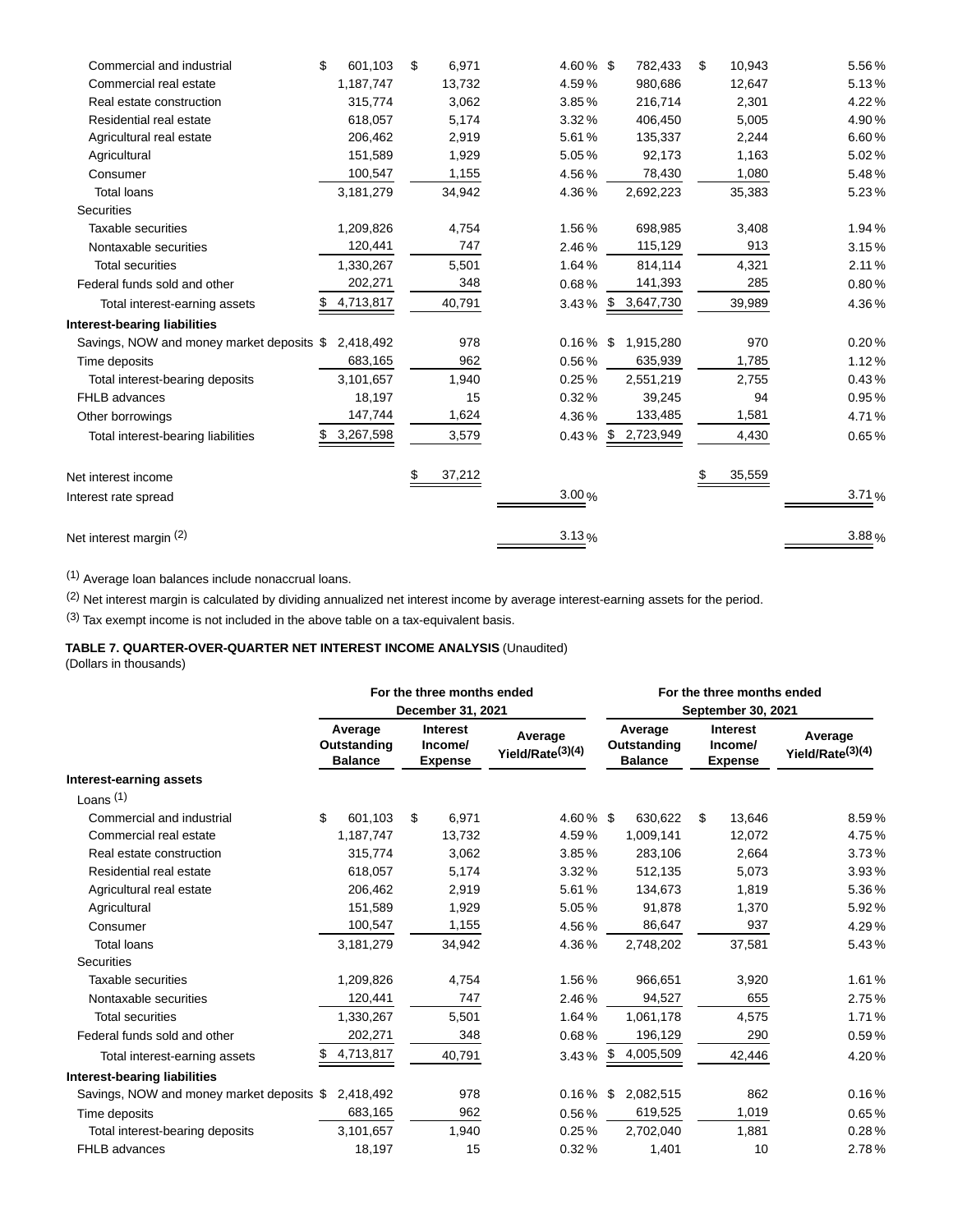| Other borrowings<br>Total interest-bearing liabilities | 147,744<br>3,267,598 | 1,624<br>3,579 | 4.36%<br>$0.43\%$ \$ | 131,180<br>1,580<br>2,834,621<br>3,471 | 4.78%<br>0.49% |
|--------------------------------------------------------|----------------------|----------------|----------------------|----------------------------------------|----------------|
| Net interest income<br>Interest rate spread            |                      | 37,212         | $3.00\%$             | 38,975                                 | 3.71%          |
| Net interest margin (2)                                |                      |                | $3.13\%$             |                                        | $3.86\%$       |

(1) Average loan balances include nonaccrual loans.

(2) Net interest margin is calculated by dividing annualized net interest income by average interest-earning assets for the period.

(3) Tax exempt income is not included in the above table on a tax-equivalent basis.

# **TABLE 8. NON-GAAP FINANCIAL MEASURES** (Unaudited)

|                                                                                   | As of and for the three months ended |                                |    |                          |     |                         |    |                   |                                |            |
|-----------------------------------------------------------------------------------|--------------------------------------|--------------------------------|----|--------------------------|-----|-------------------------|----|-------------------|--------------------------------|------------|
|                                                                                   |                                      | <b>December</b><br>31,<br>2021 |    | September<br>30,<br>2021 |     | <b>June 30,</b><br>2021 |    | March 31,<br>2021 | <b>December</b><br>31,<br>2020 |            |
| Total stockholders' equity                                                        | \$                                   | 500,631                        | \$ | 417,749                  | \$  | 412,995                 | \$ | 397,815           | \$                             | 407,649    |
| Less: goodwill                                                                    |                                      | 56,609                         |    | 31,601                   |     | 31,601                  |    | 31,601            |                                | 31,601     |
| Less: core deposit intangibles, net                                               |                                      | 14,879                         |    | 12,963                   |     | 13,993                  |    | 15,023            |                                | 16,057     |
| Less: mortgage servicing asset, net                                               |                                      | 276                            |    |                          |     |                         |    |                   |                                |            |
| Less: naming rights, net                                                          |                                      | 1,087                          |    | 1,098                    |     | 1,109                   |    | 1,119             |                                | 1,130      |
| Tangible common equity                                                            |                                      | 427,780                        | \$ | 372,087                  |     | 366,292                 | \$ | 350,072           |                                | 358,861    |
| Common shares issued at period end                                                |                                      | 16,779,029                     |    | 14,365,785               |     | 14,360,172              |    | 14,383,913        |                                | 14,540,556 |
| Diluted common shares outstanding at period end                                   |                                      | 17,050,115                     |    | 14,637,306               |     | 14,664,603              |    | 14,668,287        |                                | 14,756,378 |
| Book value per common share                                                       | \$                                   | 29.84                          | \$ | 29.08                    | \$  | 28.76                   | \$ | 27.66             | \$                             | 28.04      |
| Tangible book value per common share                                              | \$                                   | 25.49                          | \$ | 25.90                    | \$  | 25.51                   | \$ | 24.34             | \$                             | 24.68      |
| Tangible book value per diluted common share                                      | \$                                   | 25.09                          | \$ | 25.42                    | \$  | 24.98                   | \$ | 23.87             | \$                             | 24.32      |
| Total assets                                                                      | \$                                   | 5,139,775                      | \$ | 4,263,268                | \$. | 4,268,216               | \$ | 4,196,184         | \$                             | 4,013,356  |
| Less: goodwill                                                                    |                                      | 56,609                         |    | 31,601                   |     | 31,601                  |    | 31,601            |                                | 31,601     |
| Less: core deposit intangibles, net                                               |                                      | 14,879                         |    | 12,963                   |     | 13,993                  |    | 15,023            |                                | 16,057     |
| Less: mortgage servicing asset, net                                               |                                      | 276                            |    |                          |     |                         |    |                   |                                |            |
| Less: naming rights, net                                                          |                                      | 1,087                          |    | 1,098                    |     | 1,109                   |    | 1,119             |                                | 1,130      |
| <b>Tangible assets</b>                                                            |                                      | 5,066,924                      |    | 4,217,606                |     | 4,221,513               |    | 4,148,441         |                                | 3,964,568  |
| Total stockholders' equity to total assets                                        |                                      | 9.74%                          |    | 9.80%                    |     | 9.68%                   |    | 9.48%             |                                | 10.16%     |
| Tangible common equity to tangible assets                                         |                                      | 8.44%                          |    | 8.82%                    |     | 8.68%                   |    | 8.44%             |                                | 9.05%      |
| Total average stockholders' equity                                                | \$                                   | 563,023                        | \$ | 422,879                  | \$  | 404,039                 | \$ | 395,638           | \$                             | 409,572    |
| Less: average intangible assets                                                   |                                      | 61,209                         |    | 46,335                   |     | 47,334                  |    | 48,376            |                                | 54,547     |
| Average tangible common equity                                                    | \$                                   | 501,814                        | \$ | 376,544                  | \$  | 356,705                 | \$ | 347,262           | \$                             | 355,025    |
| Net income (loss) allocable to common stockholders                                | \$                                   | 10,466                         | \$ | 11,773                   | \$  | 15,166                  | \$ | 15,075            | \$                             | 12,488     |
| Amortization of intangible assets                                                 |                                      | 1,116                          |    | 1,040                    |     | 1,041                   |    | 1,045             |                                | 1,055      |
| Less: tax effect of intangible assets amortization                                |                                      | 234                            |    | 218                      |     | 219                     |    | 219               |                                | 222        |
| Adjusted net income (loss) allocable to common<br>stockholders                    |                                      | 11,348                         |    | 12,595                   |     | 15,988                  | \$ | 15,901            | S                              | 13,321     |
| Return on total average stockholders' equity<br>(ROAE) annualized                 |                                      | 7.37%                          |    | 11.05 $%$                |     | 15.06%                  |    | 15.45 $\%$        |                                | 12.13%     |
| Return on average tangible common equity<br>(ROATCE) annualized                   |                                      | 8.97%                          |    | 13.27%                   |     | 17.98%                  |    | 18.57%            |                                | 14.93%     |
| Non-interest expense                                                              | \$                                   | 38,089                         | \$ | 30,689                   | \$  | 25,806                  | \$ | 24,881            | \$                             | 28,460     |
| Less: merger expense                                                              |                                      | 4,562                          |    | 4,015                    |     | 460                     |    | 152               |                                | 299        |
| Non-interest expense, excluding merger expense and loss<br>on debt extinguishment | \$                                   | 33,527                         |    | 26,674                   | \$  | 25,346                  | \$ | 24,729            |                                | 28,161     |
| Net interest income                                                               |                                      | 37,215                         |    | 38,975                   |     | 34,630                  | \$ | 31,759            |                                | 35,559     |
|                                                                                   |                                      |                                |    |                          |     |                         |    |                   |                                |            |